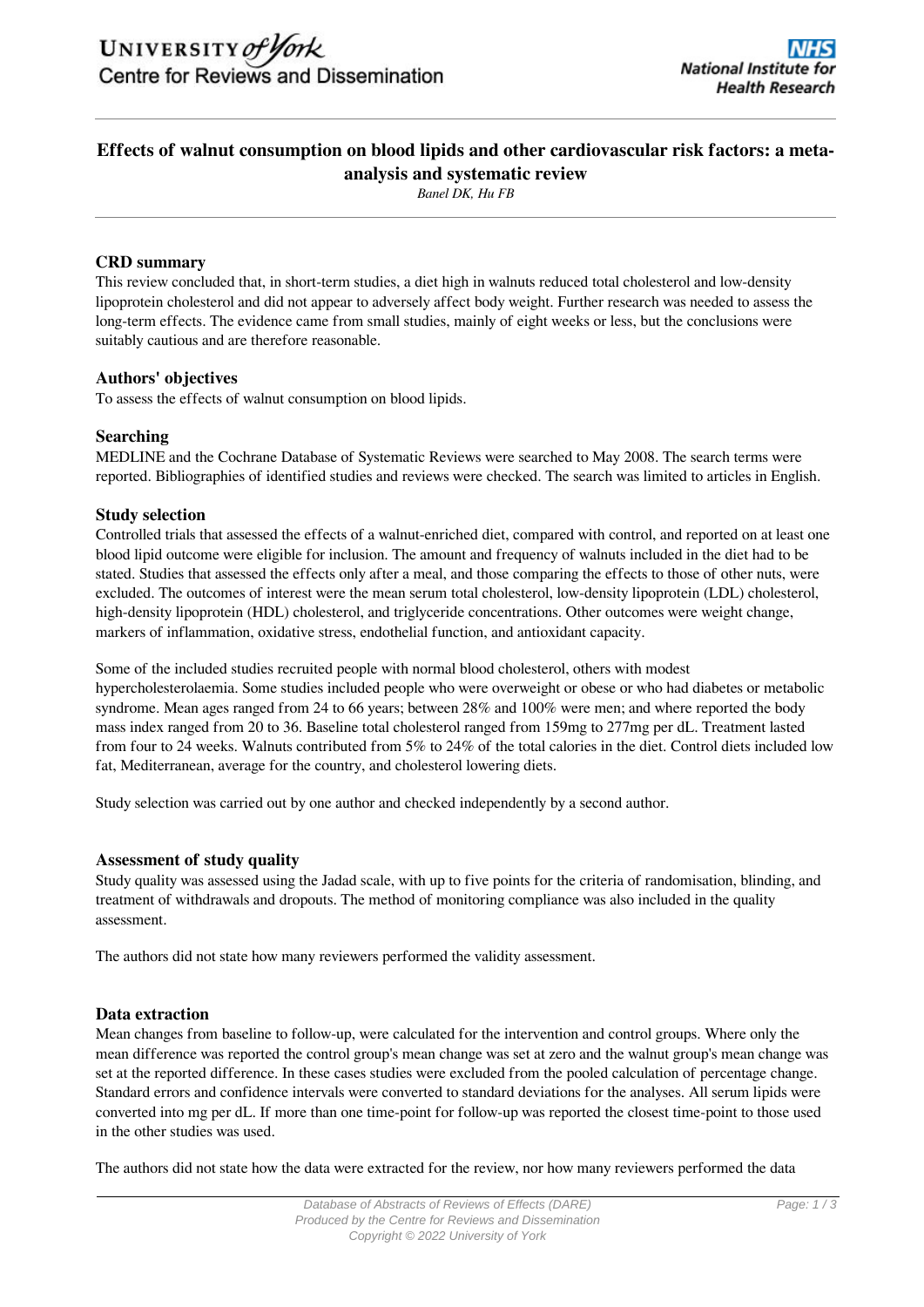

extraction.

# **Methods of synthesis**

A random-effects model was used to calculate the weighted mean difference (WMD) with 95% confidence interval (CI). The percentage change between baseline and follow-up was calculated. The Cochran Q test and the  $I^2$  statistic were used to assess heterogeneity. Sensitivity analyses were undertaken to evaluate the effects of outliers, effect modifiers (percentage of energy from fat, follow-up time, baseline comorbidities, and type of control diet), and study quality (Jadad score of three or higher, excluding studies with poor compliance) and including only randomised controlled trials (RCTs).

Publication bias was assessed using the Egger and Begg-Mazumdar tests.

#### **Results of the review**

Thirteen studies (365 participants) were included, two were parallel RCTs (80 participants), ten were crossover RCTs (267 participants) and one was not a RCT (18 participants). One study lasted 24 weeks whilst all the others ranged from four to eight weeks. Scores for quality were generally low with only four studies scoring three or more on the Jadad scale.

A walnut diet, compared with the control, decreased total cholesterol (WMD -10.29mg/dL, 95% CI -14.76 to -5.83; 11 studies) and LDL cholesterol (WMD -9.23mg/dL, 95% CI -13.10 to -5.36; 11 studies). There was no affect on HDL cholesterol (13 studies), nor triglycerides (12 studies). In sensitivity analyses the results were similar to the overall analysis for participants with hypercholesterolaemia (six studies), RCTs only (12 studies), and high-quality studies (three studies).

No studies reported any significant weight gain. Four studies reported withdrawals from the walnut diet and the reasons included canker sores, gastrointestinal distress, and intolerance to walnuts. Tests showed no heterogeneity between studies, and no evidence of publication bias.

### **Authors' conclusions**

In short-term trials, highly walnut-enriched diets reduced total and LDL cholesterol and did not appear to adversely affect body weight; longer trials were needed.

#### **CRD commentary**

The aims of the review were clearly stated for the intervention, outcomes, and study design. The sources searched were somewhat limited and it is possible that studies were missed, but tests showed no evidence of publication bias. Only those studies reported in English were sought and language bias may have affected the review. The methods used for study selection aimed to reduce reviewer error and bias, but those used for data extraction and quality assessment were not described, which makes it impossible to comment on them. Study quality was assessed and the results were used to inform the analysis. The methods of analysis were appropriate. Studies were mainly RCTs with the inclusion of one of another design. Subgroup analyses investigated this and other differences between studies. The authors commented that the included studies were of small size and short duration.

The authors' conclusions were suitably cautious, and are therefore reasonable.

#### **Implications of the review for practice and research**

Practice: The authors stated that walnuts could be incorporated into the diet to improve blood lipids and cardiovascular risk.

Research: The authors stated that larger and longer trials were needed to assess the effects of walnut diets on blood lipids and cardiovascular risk.